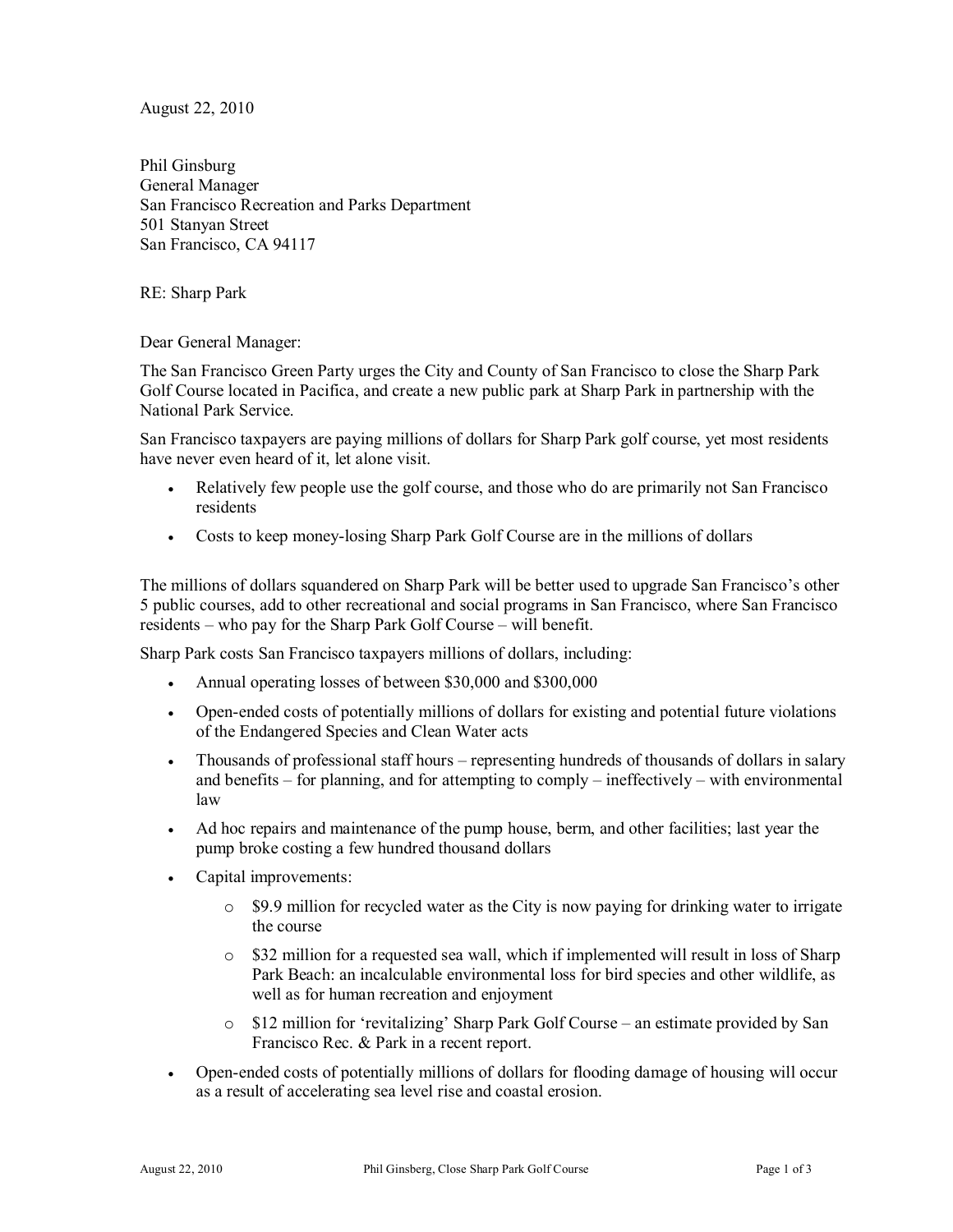These costs will only increase:

- Sea level rise will increase at a more rapid rate in the near future
- · Endangered species issues: Sharp Park Golf Course has a long history of environmental problems, largely because of its poor design and unfortunate placement. The current operation of the golf course harms the habitat and causes take of two species protected by the federal Endangered Species Act: the California red-legged frog and the San Francisco garter snake. San Francisco is not permitted by the federal or state government to cause this harm.
- · Clean Water Act violations

These are just some of the legal and financial problems currently facing Sharp Park.

In addition, there is less and less demand for golf by the public:

- The number one demand of San Francisco residents is for hiking and biking trails; golf is  $16<sup>th</sup>$ out of 19 activities in the same 2004 study.
- · The demand for golf is declining country wide, and in the Bay Area as well, where golf is oversupplied: 6 million rounds went unsold in 2009.

## **This is an unprecedented difficult economic time we are living in: it is unconscionable to ask the people of San Francisco to bail out this expensive property for relative handful of people, who do not even live in San Francisco.**

San Francisco can realize an immediate budget windfall of over \$50 million in money not spent trying to prop up Sharp Park golf course by transferring the property to the National Park System.

- · This transfer would remove most of the legal liabilities and open ended fiscal liabilities Sharp Park currently demands of the taxpayers of San Francisco.
- · In addition, transfer to the National Park system would be a wonderful recreational and educational bonus for future generations everywhere, not just the Bay Area.

This is a good deal for San Francisco and a good deal for future generations.

Again, we request that the City close Sharp Park Golf Course, and instead, create a new public park at Sharp Park in partnership with the National Park Service. Thank you for this opportunity to express our concerns and to give our support for a new public park at Sharp Park.

Sincerely,

Eric Brooks, Sustainability Chair San Francisco Green Party 288 Onondaga Ave. #4 SF, CA 94112

cc: Senator Leland Yee 455 Golden Gate Avenue, Suite 14200 San Francisco, CA 94102

> Congresswoman Nancy Pelosi 450 Golden Gate Ave. 14th Floor San Francisco, CA 94102